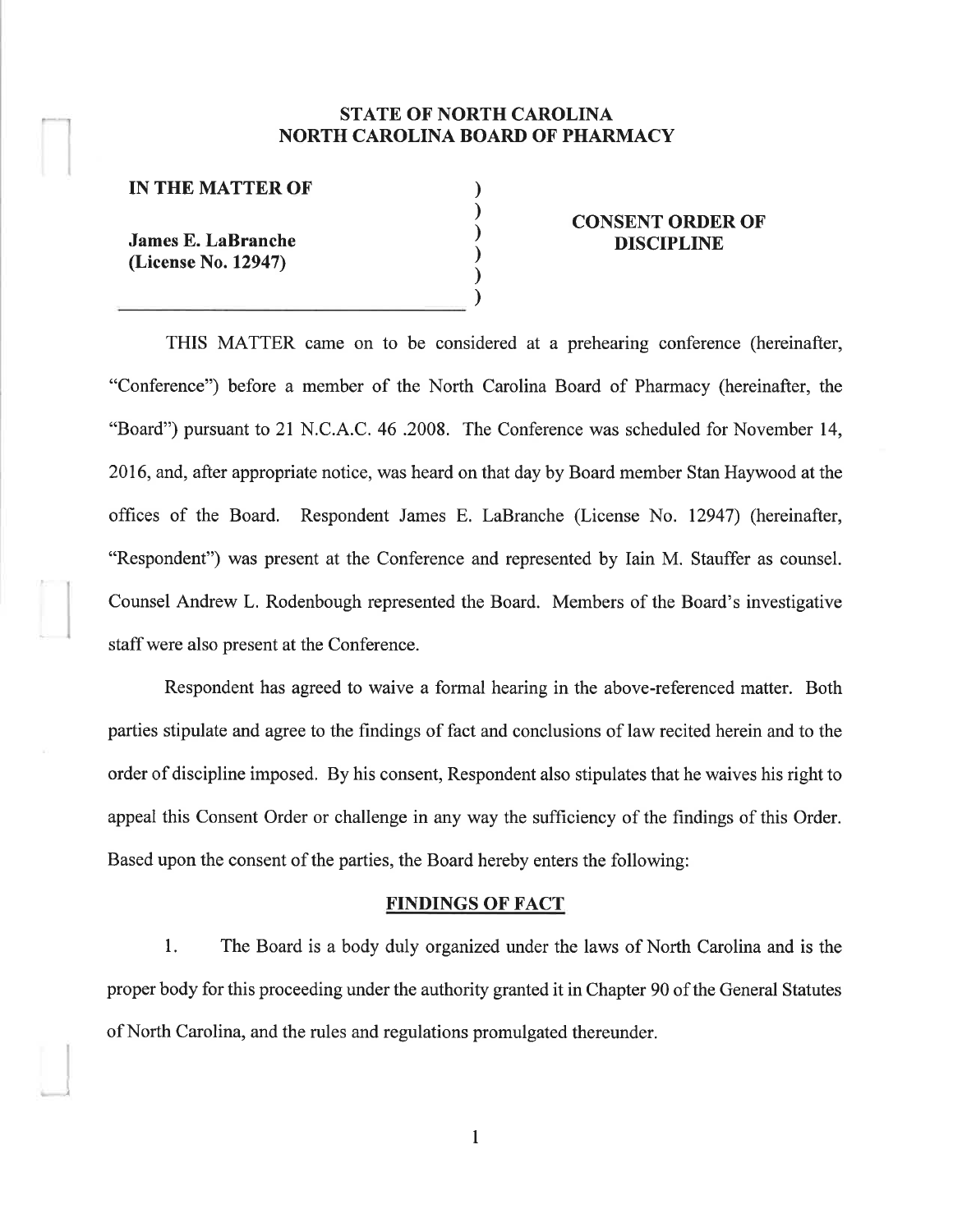2. Respondent is, and was at all relevant times referred to herein, a pharmacist licensed to practice pharmacy in the State of North Carolina with License No. 12947. At all relevant times, Respondent was employed as a pharmacist-manager at CVS Pharmacy, Permit. No. 10432, located in Greensboro, North Carolina (the "Pharmacy"). Respondent is and was, at all relevant times referenced to herein, subject to the rules and regulations of the Board and the laws of the State of North Carolina.

3. On or about April 14, 2014, Respondent improperly and negligently counseled <sup>a</sup> patient regarding the potential interaction between sulfamethoxazole-tmp DS 800-160 and sprintec birth control medication by not adequately describing the potential effects of the sulfamethoxazole-tmp on the efficacy of sprintec.

4. Additionally, on or about July 8, 2015, Respondent erroneously and unlawfully dispensed methotrexate 2.5 mg with incorrect directions to take "2 tablets by mouth, once in the AM and once in the PM as directed" instead of the prescribed directions to "take 2 tablets by mouth once a week (one in the AM and one in the PM)."

5. The patient ingested an entire month's supply of the prescribed methotrexate in <sup>a</sup> three-day period. The patient suffered severe nausea, vomiting, and abdominal pain.

#### **CONCLUSIONS OF LAW**

Based on the above findings, the Board concludes as a matter of law:

L All parties are properly before the Board, and the Board has jurisdiction over Respondent and the subject matter of this proceeding.

2. Respondent's conduct, as set out in the findings of fact and conclusions of law above, constitutes grounds for discipline pursuant to North Carolina General Statutes  $\S$ § 90-85.38(a)(7) and (9), 90-85.40(f), and 106-134.1; and 21 N.C.A.C. 46.2504.

2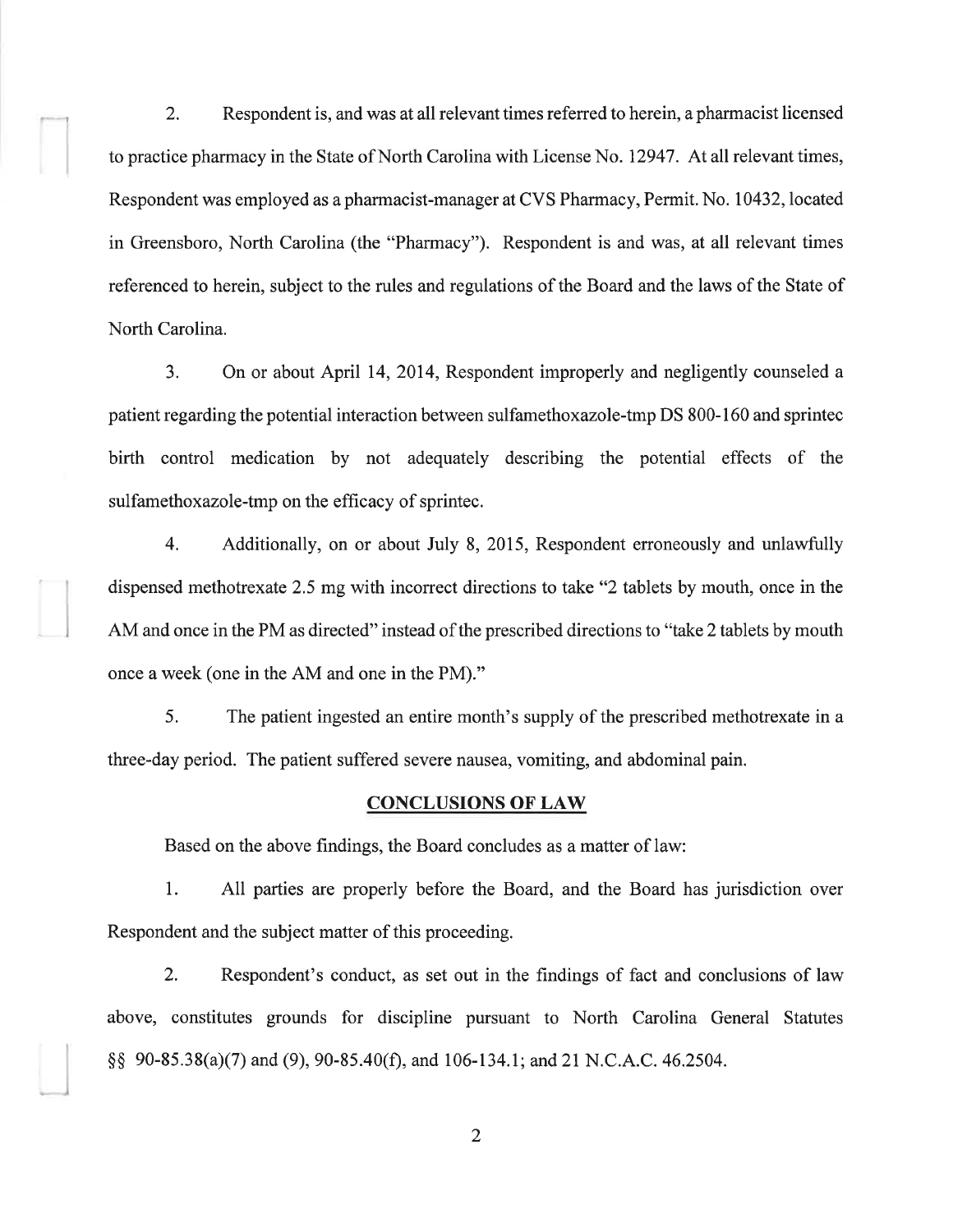$3.$ Respondent admits that the conduct in this matter constitutes sufficient grounds for disciplinary action on his license under N.C. Gen. Stat. § 90-85.38(a).

### **CONCLUSIONS REGARDING DISCIPLINE**

Based upon the foregoing Findings of Fact and Conclusions of Law, and with the consent of the Respondent, IT IS THEREFORE ORDERED that the license of Pharmacist James E. LaBranche, License No. 12947, is hereby REPRIMANDED.

This the  $17^{\text{m}}$  day of  $\sqrt{2^{n+2}}$ , 2018.

NORTH CAROLINA BOARD OF PHARMACY

 $1/1$ By: Campbell, IV Jack W. **Executive Director**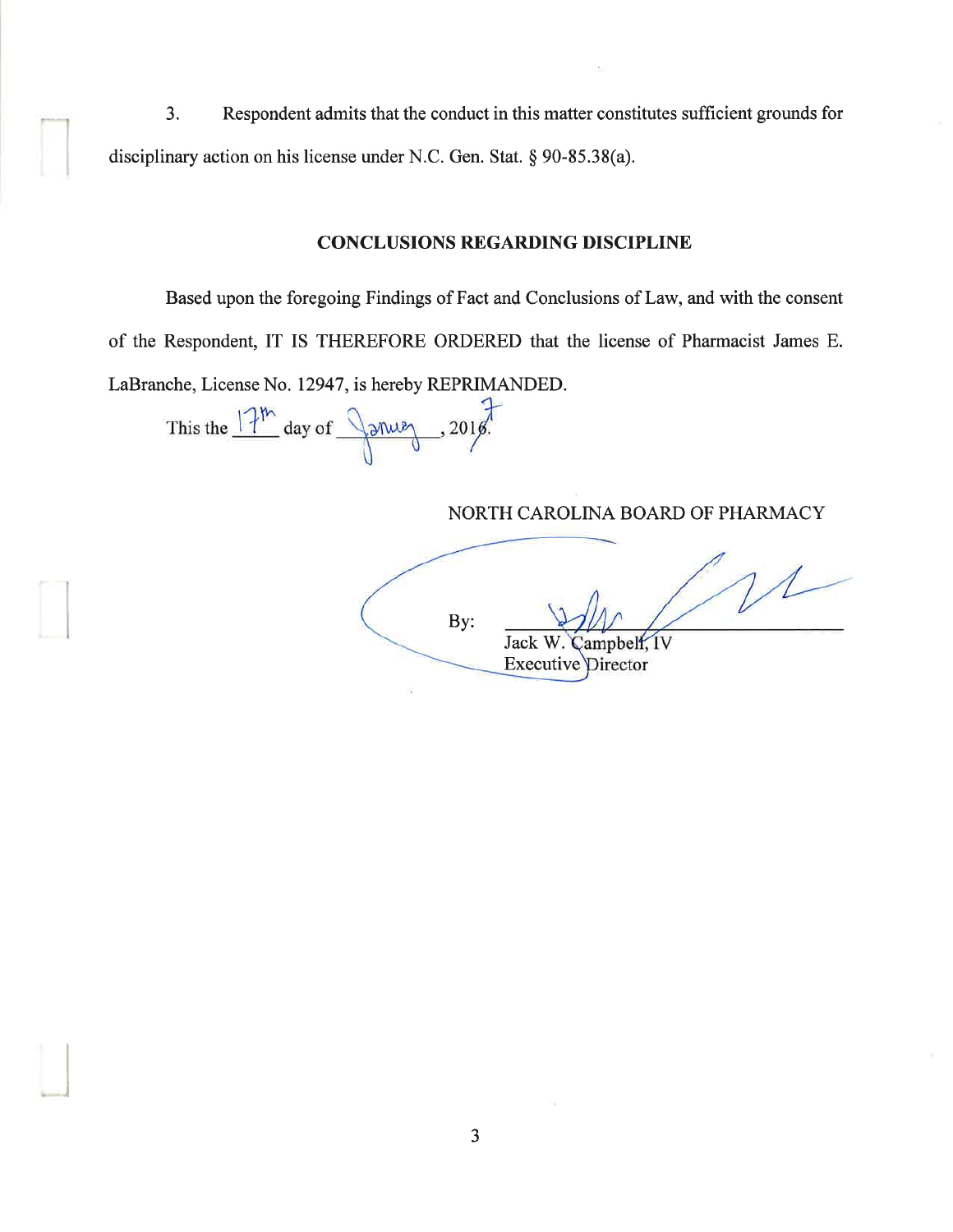James E. Labranche, the holder of license number 12947, has full knowledge that he has the right to a formal hearing, at which he would have the right to be represented at his expense by counsel, in this matter. The undersigned freely, knowingly and voluntarily waives such right by entering into this Consent Order.

The undersigned understands and agrees that by entering into this Consent Order, he certifies that he has read the foregoing Consent Order and that he voluntarily consents to the terms and conditions set forth therein and relinquishes any right to judicial review of Board actions which may be taken concerning this matter.

The undersigned further understands that should he violate the terms and conditions of this Consent Order, the Board may take additional disciplinary action.

The undersigned understands and agrees that this Consent Order will not become effective unless and until approved by the Board.

The undersigned understands that he has the right to have counsel of his choice review and advise him with respect to his rights and this Consent Order, and represents that he enters this Consent Order after consultation with his counsel or after knowingly and voluntarily choosing not to consult with counsel.

CONSENTED TO BY:

 $\zeta$ 

Date  $|-\frac{1}{2}|$ 

James E. LaBranche (License No. 12947)

NORTH CAROLINA builfold COUNTY

I, the undersigned Notary Public of the County and State aforesaid, do hereby certify that the following person personally appeared before me this day, and acknowledged the due execution of the foregoing document: James E. LaBranche.

Date:  $Van$   $||$ ,  $201$ '  $||$ PD COU o

My commission expires: